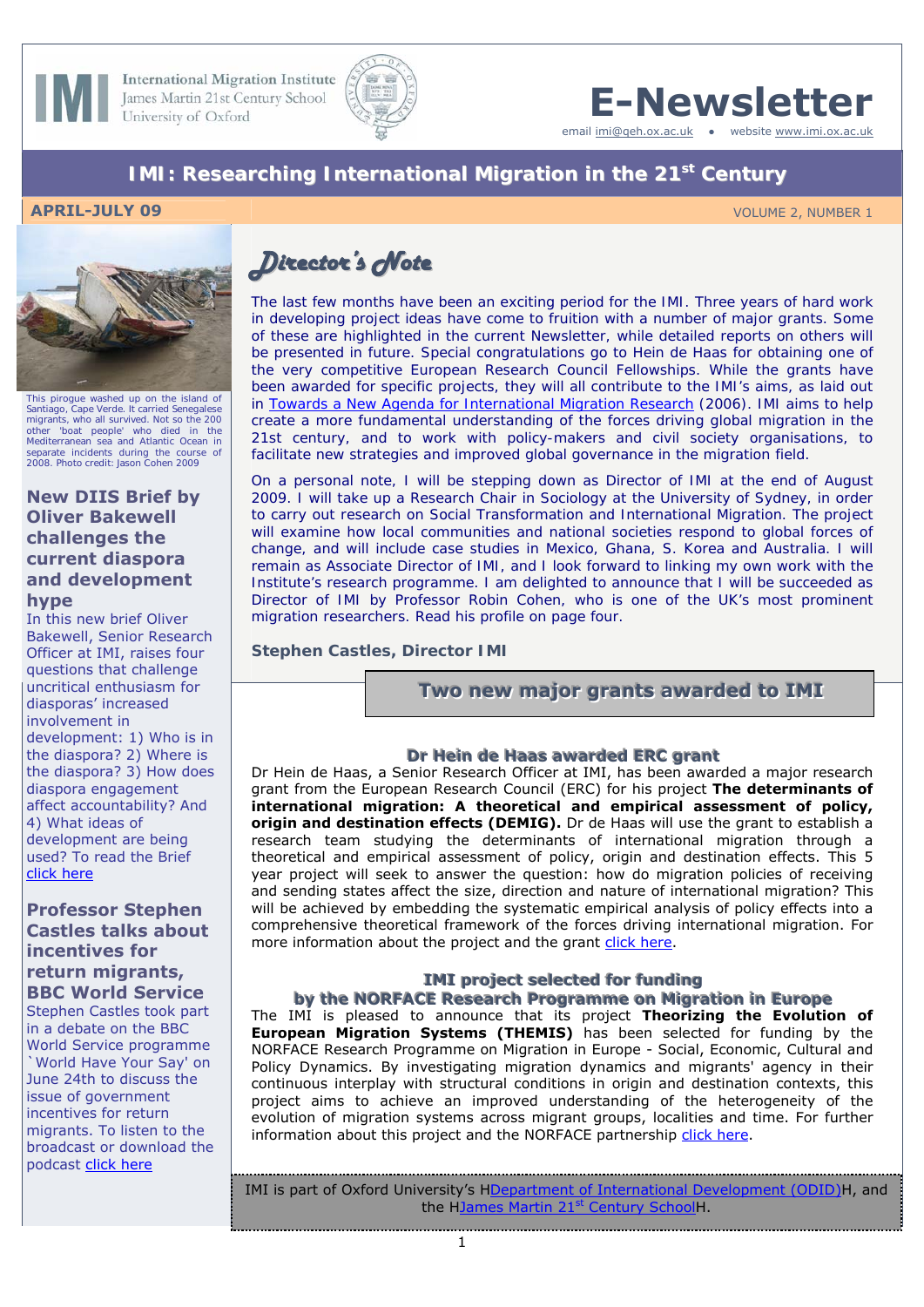# **Book Alert**

*The Creolization Reader: Studies in Mixed Identities and Culture* Edited by Robin Cohen and Paola Toninato



What happens to migrant identities and cultures once newcomers settle? There are three broad trajectories. There can be a clash of cultures. Cultures can co‐exist, but often with little interaction, in parallel universes. Finally, cultures can merge to create new hybridized or creolized alternatives, which are not reducible to either parent culture. This last possibility is the subject of a major new Reader edited by Robin Cohen and Paola Toninato. The editors argue that, 'creolization' is increasingly used to analyse 'cultural complexity', 'cosmopolitanism', 'hybridity', 'syncretism' and prominent and growing characteristics of the global age. *The Creolization Reader* captures all these meanings. The Reader illuminates old creole societies and emerging cultures and identities in many parts of the world. The book is divided into five main sections covering the following key topics:

> Concepts and Theories The Creolized World Popular Culture Kindred Concepts The Creolizing World

The Creolization Reader is multi‐ disciplinary and includes 28 readings and original contributions drawn mainly from history, sociology, development studies, anthropology and cultural studies.

*The Creolization Reader* will be published by Routledge in London and New York in early September, 2009

# **In-Focus: MacArthur Programme 'African Perspectives on Human Mobility': Research Support**

The four African partner countries (Ghana, Nigeria, Morocco and the Democratic Republic of Congo) are currently carrying out fieldwork. In June, IMI's research assistant Gunvor Jónsson and Mohamed Aderghal from the Morocco team visited the team in Lubumbashi in the DRC to attend a workshop and pilot fieldwork.

#### **Capacity building and training workshop, University of Lubumbashi, June 2009**

The DRC team had organised a two day internal workshop on methods for coordinators and assistants. The objectives of the workshop were to:

a. Strengthen the capacity of junior researchers involved in data collection, particularly with regards to theoretical and methodological debates on migration



- b. Present qualitative and quantitative methods of data collection taking into account the context of the city of Lubumbashi
- c. Exchange on the difficulties encountered during preliminary fieldwork (carried out during April 2009) and the methodological strategies that can be adopted to avoid such difficulties

The coordinators, Prof. Germain Ngoie Tshibambe and Prof. Vwakyanakazi Mukohya, presented overviews of previous and current activities, and junior researchers involved in data collection spoke about the difficulties and challenges encountered during preliminary fieldwork. Prof. Mohamed Aderghal from the Moroccan research team was invited to speak about the Moroccan research project currently being carried out in the city of Fes. Ms Gunvor Jónsson was invited to speak about ethical aspects of fieldwork. Other speakers included experienced researchers from the University of Lubumbashi.

#### **Pilot fieldwork, Lubumbashi, June 2009**

After the workshop, Prof. Aderghal and Ms Jónsson accompanied different teams of junior researchers during two days of pilot fieldwork at various sites in Lubumbashi. Three interviews were held with respectively, a successful Malian entrepreneur who owned a butchery and a grocery store and traded in gem stones in an area known for its strong presence of West Africans; an Indian immigrant who ran a shop with fabrics in the city centre; and an



internal migrant who had moved to Lubumbashi after retiring from a life long career with the military. After each pilot session, the teams and resource persons discussed how to improve the techniques and evaluated the collected data. A final feedback session helped identify methodological problems and potential solutions, and discuss how to move forward with the fieldwork. The main challenge will

be how to establish sample frames to collect data on migrants in Lubumbashi. IMI is supporting all four teams in their data collection and developing coherence between the projects. For additional information on the African Perspectives on Human Mobility programme, visit the **IMI website** or contact Gunvor Jónsson at **gunvor.jonsson@qeh.ox.ac.uk** or Sally Winiarski at [sally.winiarski@qeh.ox.ac.uk](mailto:sally.winiarski@qeh.ox.ac.uk)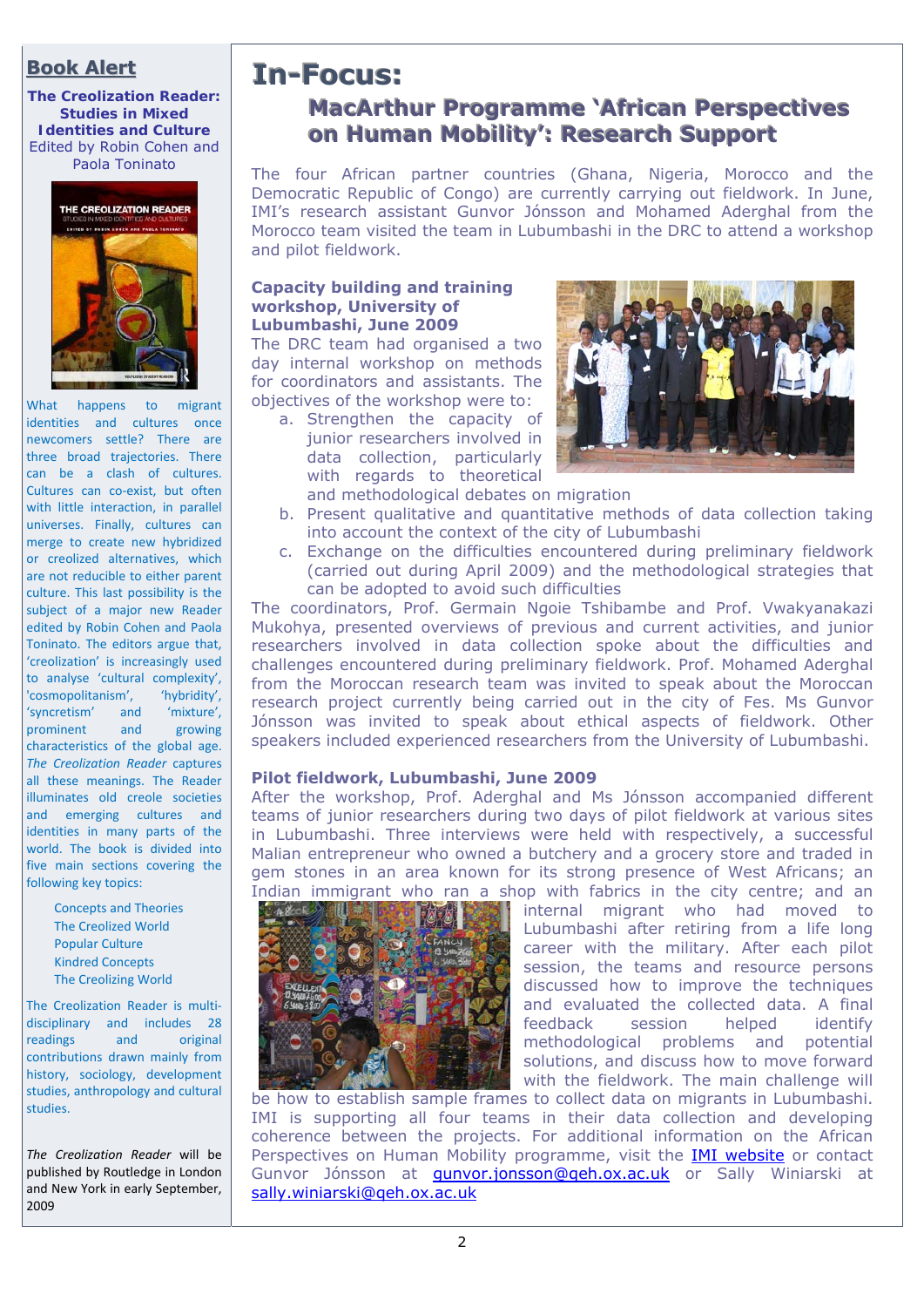# **HAVE YOU READ…**

IMI regularly publishes papers and reports in the [Publications](http://www.imi.ox.ac.uk/publications) section of its website. IMI encourages researchers, practitioners, policy makers, and all others to freely download copies of its reports and working papers. Below is a list of recent publications:

#### Darshan Vigneswaran. *[Incident Reporting:](http://www.imi.ox.ac.uk/pdfs/wp-16-d-vigneswaran-incident-reporting)  [Experimental Data](http://www.imi.ox.ac.uk/pdfs/wp-16-d-vigneswaran-incident-reporting)*

*[Collection Methods and](http://www.imi.ox.ac.uk/pdfs/wp-16-d-vigneswaran-incident-reporting)  [Migration Governance](http://www.imi.ox.ac.uk/pdfs/wp-16-d-vigneswaran-incident-reporting)*

Oliver Bakewell. *[South-](http://www.imi.ox.ac.uk/pdfs/wp-15-oliver-bakewell-south-south-migration)[South Migration](http://www.imi.ox.ac.uk/pdfs/wp-15-oliver-bakewell-south-south-migration)* 

Hein de Haas. *[Mobility and](http://www.imi.ox.ac.uk/pdfs/2009-wp-14-mobility-and-human-development-hein-de-haas)  [Human Development](http://www.imi.ox.ac.uk/pdfs/2009-wp-14-mobility-and-human-development-hein-de-haas)*

Oliver Bakewell. *[DIIS Brief:](http://www.imi.ox.ac.uk/pdfs/which-diaspora-for-whose-development-o-bakewell)  [Which Diaspora for Whose](http://www.imi.ox.ac.uk/pdfs/which-diaspora-for-whose-development-o-bakewell)  [Development?](http://www.imi.ox.ac.uk/pdfs/which-diaspora-for-whose-development-o-bakewell)*

Transatlantic Dialogues on Migration and Development: -*[Report of Study Tour in](http://www.imi.ox.ac.uk/pdfs/gmf-report-2009-en)  [Zacatecas, Mexico](http://www.imi.ox.ac.uk/pdfs/gmf-report-2009-en)  [-Policy Brief no.2](http://www.imi.ox.ac.uk/pdfs/td-policy-brief-no.-2)* 

Hein de Haas. *[Morocco:](http://www.focus-migration.de/Morocco.5987.0.html?&L=1) [Migration profile](http://www.focus-migration.de/Morocco.5987.0.html?&L=1)*

Stephen Castles and Simona Vezzoli. *[The global](http://www.gencat.cat/diue/doc/doc_86200114_3.pdf)  [economic crisis and](http://www.gencat.cat/diue/doc/doc_86200114_3.pdf)  [migration: temporary](http://www.gencat.cat/diue/doc/doc_86200114_3.pdf)  [interruption or structural](http://www.gencat.cat/diue/doc/doc_86200114_3.pdf)  [change?](http://www.gencat.cat/diue/doc/doc_86200114_3.pdf)*

Stephen Castles and Mark J. Miller. *[Migration in the](http://www.migrationinformation.org/Feature/display.cfm?id=733)  [Asia-Pacific Region](http://www.migrationinformation.org/Feature/display.cfm?id=733)*

# **UPDATES: PDATES:**

#### **Transatlantic Dialogues on Migration and Development Issues:** new publications and extended activities

The project 'Transatlantic dialogues on migration and development issues: the Mexico-US and Morocco-EU experiences' continues its activities with the publication of a report and a policy brief, which focus on the activities and outcomes of the comparative study-tour held in Zacatecas, Mexico in March 2009. To view the publications, [click here](http://www.imi.ox.ac.uk/research/transatlantic-dialogues-on-migration-and-development-issues/transatlantic-dialogues-of-migration-and-development-issues).

Encouraged by the positive results of the first study-tour and workshop in Zacatecas, Mexico, the IMI is in the process of organising a similar event that will take place in Ouarzazate, Morocco in March 2010. The event will allow participants to continue their observations in the field and produce further empirical evidence for future comparative investigations. The 2010 study-tour and workshop will be organised with the support and the generous funding of the Deutsche Gesellschaft für Technische Zusammenarbeit (GTZ) GmbH and the Fondation Hassan II pour les Marocains Residents à l'Étranger. More information on this event will be available in the near future on the [IMI](http://www.imi.ox.ac.uk/research/transatlantic-dialogues-on-migration-and-development-issues)  [website](http://www.imi.ox.ac.uk/research/transatlantic-dialogues-on-migration-and-development-issues).

#### **Global Migration Futures**

This project aims to assess future global migration trends and their effects on European receiving countries and sending countries mainly located in Africa, Asia and the Middle East through the elaboration of scenarios, taking account simultaneously of likely future social, cultural, economic, political, demographic and environmental changes in sending, transit and receiving countries. The project is in its initial phase and the first activities will be announced on the



IMI website shortly. For more information [click here.](http://www.imi.ox.ac.uk/themes/global-migration-futures/global-migration-futures)

**New Research Officer – Dr. Carlos Vargas-Silva**  Dr Carlos Vargas-Silva has recently joined the International Migration Institute as a Research Officer for the [Global Migration Futures Project.](http://www.imi.ox.ac.uk/themes/global-migration-futures) His research interests are economic development and migration. He is also interested in assessing the future global and regional migration trends and their effects on receiving and sending countries.

# **Transnational Migrant Organisations (TRAMO):**

# Fieldwork and study tour in India

The fieldwork phase for the TRAMO project is currently under-way. Three transnational organisations in the UK have been investigated so far: the Indian Workers Association in Birmingham, the Sikh Human Right Group in Southall, and the Polish Scout Association in Hammersmith. In-depth interviews have been carried out with committee members and experts about the history and functioning of the associations. These interviews are complemented with a network analysis during which respondents are asked to describe their work on a day to day basis with their partners.

Fieldwork in India was carried out in June, when interviews were held with field partners of the Sikh Human Right Group and the Indian Workers Association Birmingham. Similar investigations have been done in France, in particular with the Gurudwara of Bobigny, working actively with SHRG on the "Turban affair" (a legal case made against the French State by a group of Sikh students excluded for wearing their turbans at school), and with the French branch of the Polish Scout movement. For more information on TRAMO [please click here.](http://www.imi.ox.ac.uk/research/transnational-migrant-organisations)